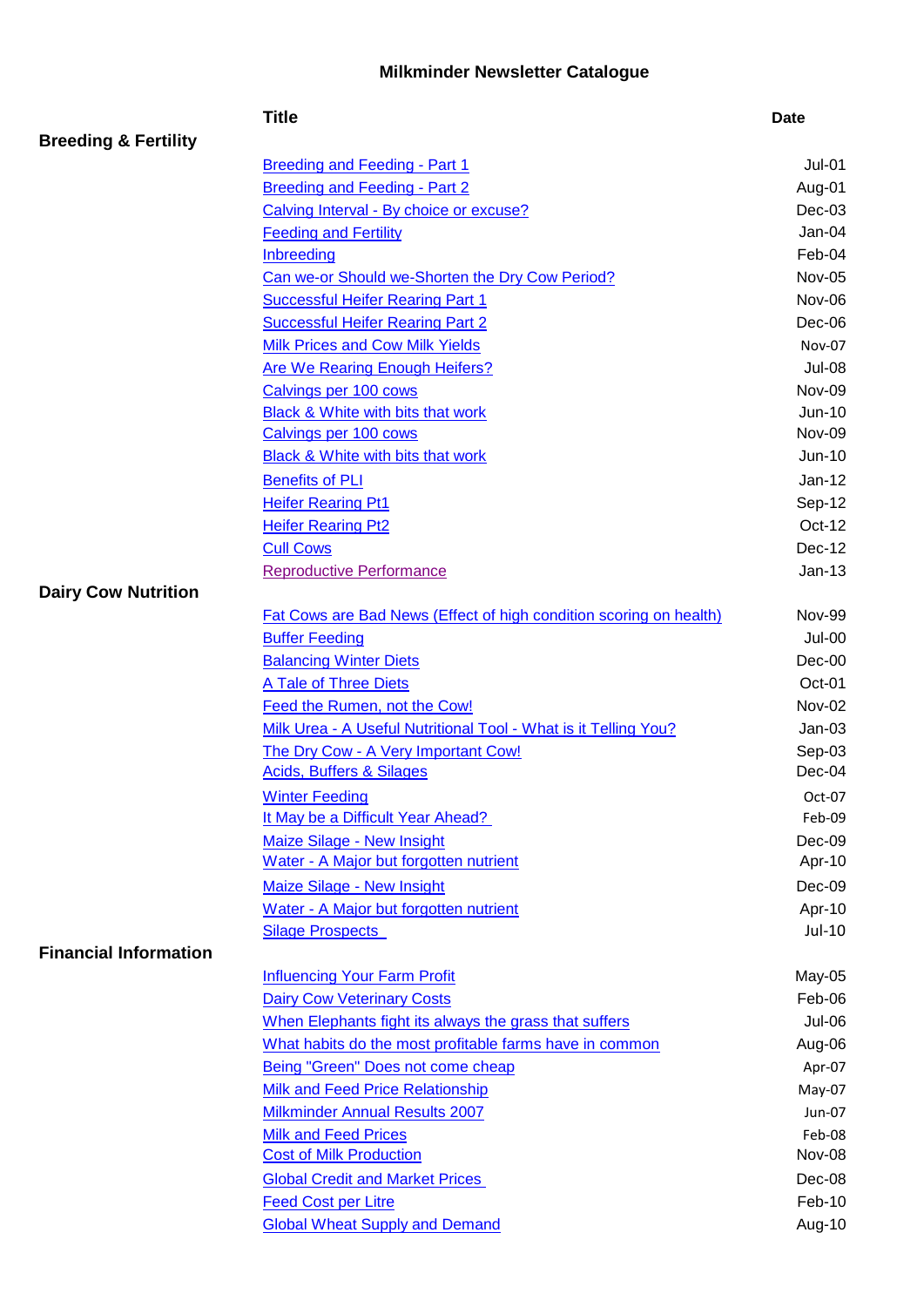|                                    | <b>Herd Replacement Costs</b>                                    | Sep-10        |
|------------------------------------|------------------------------------------------------------------|---------------|
|                                    | <b>Feed Cost per Litre</b>                                       | Feb-10        |
|                                    | <b>Global Wheat Supply and Demand</b>                            | Aug-10        |
|                                    | <b>Herd Replacement Costs</b>                                    | Sep-10        |
|                                    | <b>Feed Prices</b>                                               | Apr-11        |
|                                    | <b>Electricity Costs</b>                                         | May-11        |
|                                    | Influencing cash and profit                                      | May-12        |
|                                    | Milkminder Results 2011-12                                       | Jun-12        |
| <b>Grass and Forage Production</b> |                                                                  |               |
|                                    | <b>Fertiliser Use and Timing</b>                                 | Feb-01        |
|                                    | When to Turn Out and What to Feed                                | Mar-01        |
|                                    | <b>Harvesting Grass Silage</b>                                   | Apr-01        |
|                                    | <b>Maintaining Milk Quality at Grazing</b>                       | Apr-02        |
|                                    | <b>Maximising Milk from Grass</b>                                | May-03        |
|                                    | <b>Where There's Muck, There's Money!</b>                        | Jan-05        |
|                                    | Is it worth trying to improve my "Milk Yield From Grass?"        | Apr-05        |
|                                    | Its time to look at clover based forage                          | Jun-05        |
|                                    | <b>Phosphorus pollution</b>                                      | <b>Jul-05</b> |
|                                    | Time to take another look at clover                              | $Dec-05$      |
|                                    | <b>Practical Clover Sward Management - points to think about</b> | Jan-06        |
|                                    | <b>Grass Silage - Top ten tips for success</b>                   | Apr-06        |
|                                    | <b>Fertilisers and Soils</b>                                     | Dec-07        |
|                                    | <b>Another Forage Year Starts</b>                                | Mar-08        |
|                                    | Now Even More True: "Where there's Muck, There's Money!"         | Sep-08        |
|                                    | <b>Grass is Greener</b>                                          | Mar-10        |
|                                    | <b>More Forage Needed</b>                                        | $Oct-10$      |
|                                    | <b>Grass is Greener</b>                                          | Mar-10        |
|                                    | <b>More Forage Needed</b>                                        | $Oct-10$      |
|                                    | Fertiliser & Nitrogen                                            | Feb-11        |
|                                    | <b>Nutrient Planning</b>                                         | $Jul-11$      |
|                                    | <b>Forage Management</b>                                         | Feb-12        |
|                                    | <b>Improving Grass Silage Quality</b>                            | Apr-12        |
|                                    | Silage Prospects 2012-13                                         | <b>Jul-12</b> |
|                                    | <b>Milk from Forage</b>                                          | Feb-13        |
|                                    | <b>Milk Price:Feed Price</b>                                     | Mar-13        |
|                                    | <b>Maintaining Milk Quality at Grazing</b>                       | $May-13$      |
|                                    | <b>Silage Prospects for 2013-14</b>                              | Aug-13        |
|                                    | <b>Forage Survey</b>                                             | Sep-13        |
|                                    | Does yield from forage still have a place?                       | <b>Nov-13</b> |
| <b>Housing and Welfare</b>         |                                                                  |               |
|                                    | Are your cows kept in the dark                                   | Nov-00        |
|                                    | <b>Water Requirement of a Dairy Cow</b>                          | May-01        |
|                                    | <b>Comfy Cows Make More Milk</b>                                 | Sep-01        |
|                                    | <b>Reducing Heat Stress in Cows</b>                              | <b>Jul-02</b> |
|                                    | <b>Preparing for Housing</b>                                     | Aug-02        |
|                                    | How do your cows behave?                                         | Nov-03        |
|                                    | <b>Locomotion Scoring</b>                                        | Jul-04        |
|                                    | <b>Control of Johne's Disease in Dairy Herds</b>                 | Mar-05        |
|                                    | <b>Sprucing Up The Buildings</b>                                 | May-08        |
|                                    | <b>Heat Stress</b>                                               | <b>Jul-09</b> |
|                                    | <b>Mastitis</b>                                                  | Mar-11        |
|                                    | <b>Somatic Cell Counts</b>                                       | <b>Nov-11</b> |
|                                    |                                                                  |               |